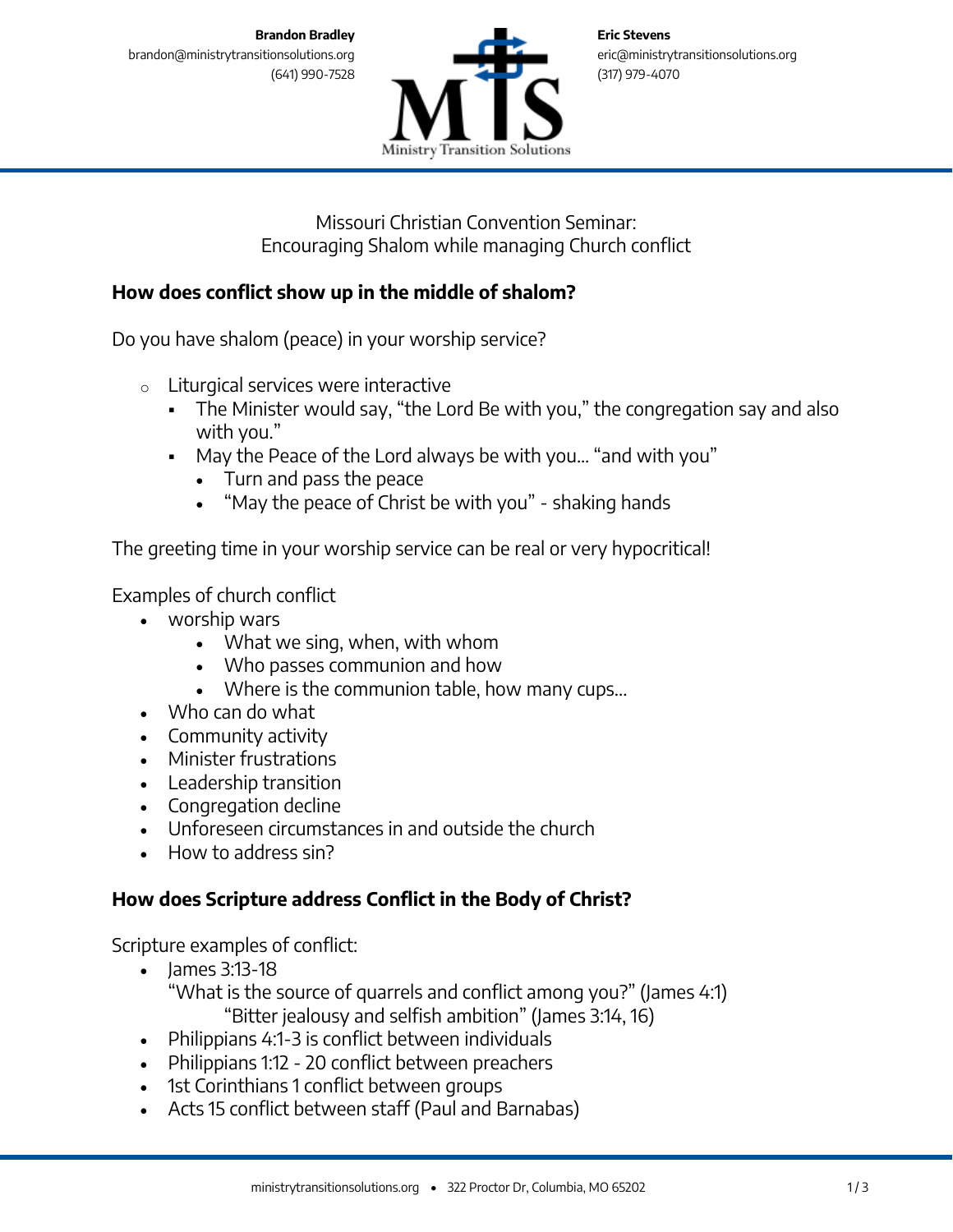

**How do we encourage Shalom while managing conflict within the church?**

Scripture teachings on shalom

- Philippians 2 love, encourage others
	- o The example of Jesus
- Ephesians 4 A Vision for Church Unity
	- o The metaphor of the body

### **Shalom-thinking**

- Understands that People are not all in the Same Place
- Understands that our goal is maturity in following Jesus Christ
- Understands that there are forces seeking to destroy Christ's Body
- Understands that every saint is important to the body of Christ, just as every part of the body is important to the whole; not just that every part works together, but

that every part was *created to work together* in the body

## **How do I practice shalom while in the middle of conflict?**

Experiencing Shalom is always a choice:

- 1. Choosing Love
	- a. God and others Great Commandment
		- -Jesus commanded us to love one another… it is how we are called to
	- b. Learning to love the other image bearers the "Christ in you" and the "Christ in them"
		- even if it is the Christ potential
- 2. Choosing to Listen
	- a. To the Word and The Spirit
		- 1) Who does God say you are and who you belong to?
		- 2) What about everyone else?
		- 3) How do we live as conduits of God's love and grace to one another?
		- 4) What unique expressions of God's creativity and character does this person/group display?
	- b. With the Holy Spirit to your life
		- 1) Why is this bothering you so much? Are the underlying hurts, needs, emotions? Are they being placed in the right space?
		- 2) "What is the state of your soul?"